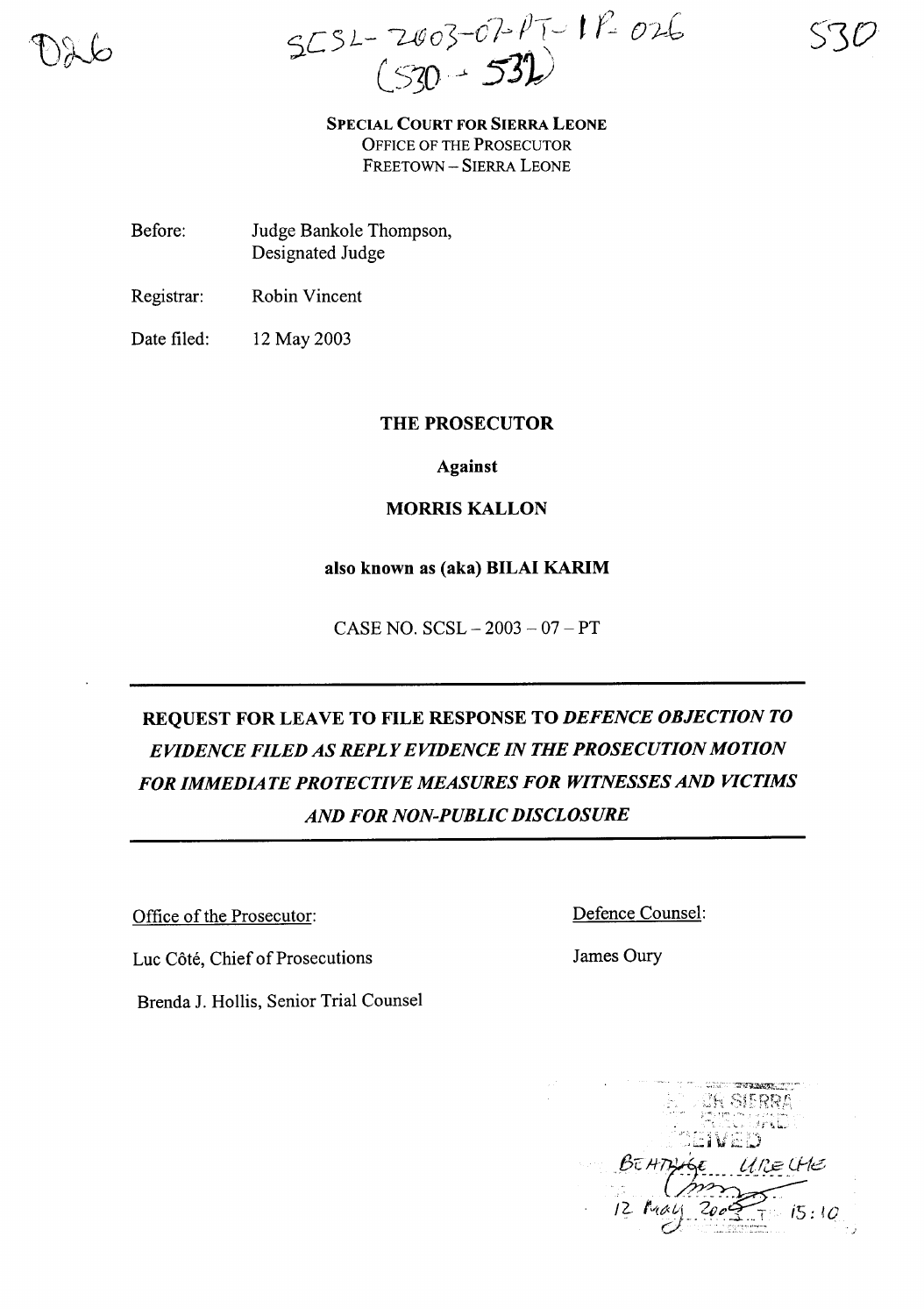Prosecutor Against Morris Kallon, SCSL-2003-07-PT

## **SPECIAL COURT FOR SIERRA LEONE** OFFICE OF THE PROSECUTOR FREETOWN - SIERRA LEONE

## **THE PROSECUTOR**

#### **Against**

#### **MORRIS KALLON**

#### **also known as (aka) HILAI KARIM**

CASE NO. SCSL - 2003 - 07 - **PT**

# **REQUEST FOR LEAVE TO FILE RESPONSE TO** *DEFENCE OBJECTION TO EVIDENCE FILED AS REPLYEVIDENCE IN THE PROSECUTION MOTION FOR IMMEDIATE PROTECTIVE MEASURES FOR WITNESSES AND VICTIMS AND FOR NON-PUBLIC DISCLOSURE*

- 1. On 29 April 2003 the Prosecution filed its Reply to Response of Defence Office to *"Prosecution Motion For Immediate Protective Measures For Witnesses and Victims and For Non-Public Disclosure"*
- **2.** James Oury and Steven Powles were appointed to represent the Accused, effective 1 May 2003.
- **3.** On 12 May 2003, 11 days after the effective date of his appointment, Defence Counsel Oury filed *Defence Objection To Evidence Filed As Reply Evidence In The Prosecution Motion For Immediate Protective Measures For Witnesses and Victims And For Non-Public Disclosure.* However it may have been captioned, this pleading is, in essence, a further response to the Prosecution Reply.